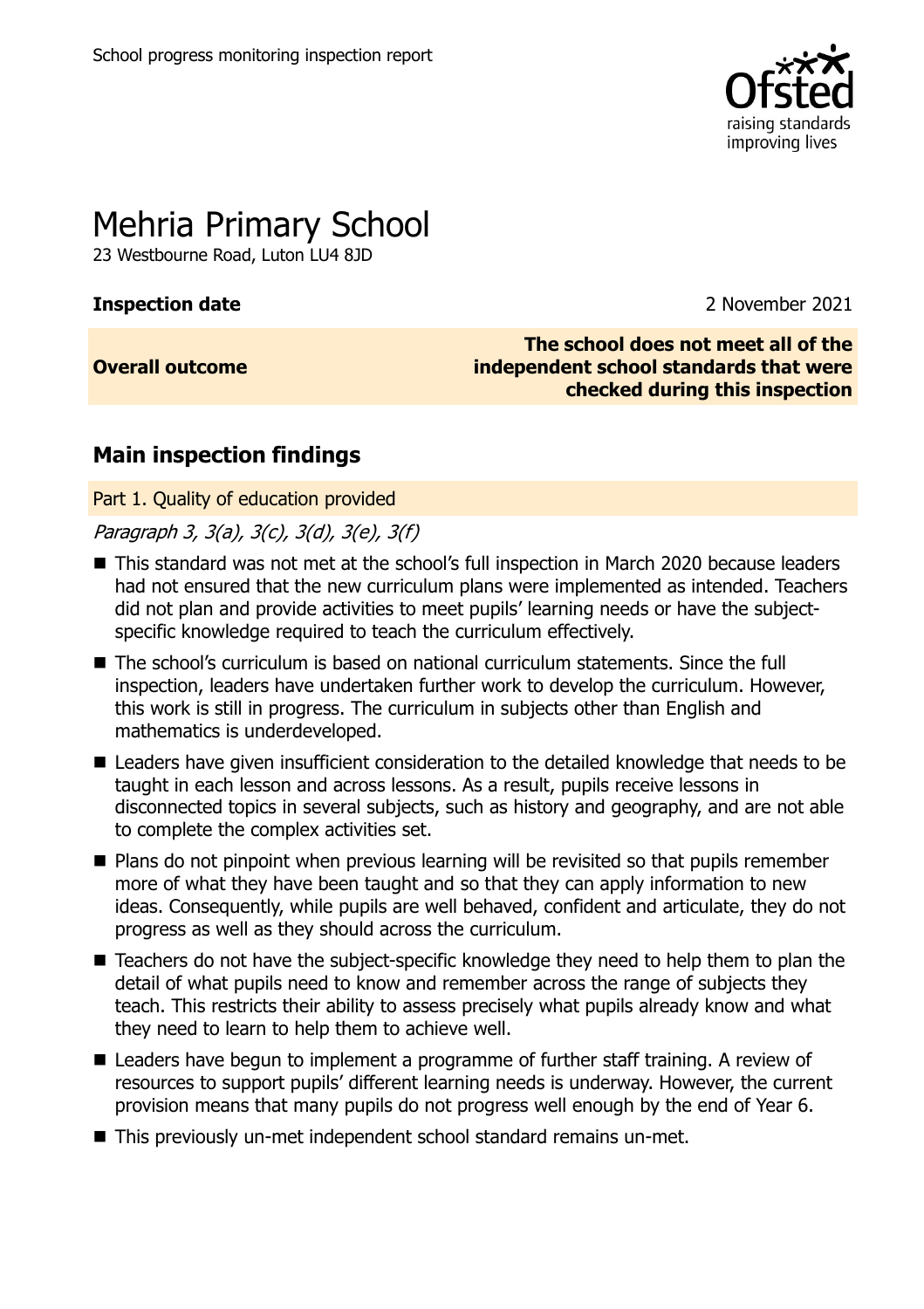

#### Part 3. Welfare, health and safety of pupils

## Paragraphs 7, 7(a), 7(b), 32(1), 32(1)(c)

- These standards were met at the full standard inspection in March 2020 and continue to be met
- Arrangements for safeguarding pupils continue to be effective. Staff are vigilant and suitably trained. Training includes regular updates on local and national issues.
- Records of safeguarding incidents and pupils' attendance are appropriately recorded, including through the electronic system which has replaced the previously handwritten registers.
- The safeguarding policy is available on the school's website, or to parents on request from school leaders.

■ Leaders have ensured that these independent school standards continue to be met.

#### Paragraph 12

- At the school's full inspection, this standard was not met. This was because fire drills were not recorded accurately or checked closely enough to ensure evacuation of the building was conducted quickly and safely.
- Leaders have acted to ensure that the welfare, health and safety of pupils in the school is secure. Regular fire drills are completed and appropriately recorded. Staff are suitably trained in fire safety procedures.
- **Pupils and staff understand the procedures to follow if there is a need to evacuate the** school buildings.
- Leaders have ensured that this independent school standard is now met.

#### Paragraph 15

- This standard was not met at the full inspection in March 2020 because the school's attendance registers were not maintained appropriately. The required attendance and absence codes were not used consistently by school staff.
- Since the inspection, leaders have introduced an online system to replace the paperbased registers used previously. Staff have been trained and know how to record information accurately. An administrator has been appointed with direct responsibility for oversight of the system. Swift action is taken to contact families in any cases of unexplained absence.
- Leaders have ensured that this independent school standard is now met.

#### Paragraph 16, 16(b)

- In the full standard inspection, leaders had not taken steps to ensure that fire safety arrangements were consistently well managed. There were inaccuracies in the recording of pupils' attendance, and attendance registers were not monitored well enough.
- Actions taken to address the weaknesses identified at the previous inspection are now part of standardised fire safety procedures and routine risk assessments. Pupils' attendance is closely monitored.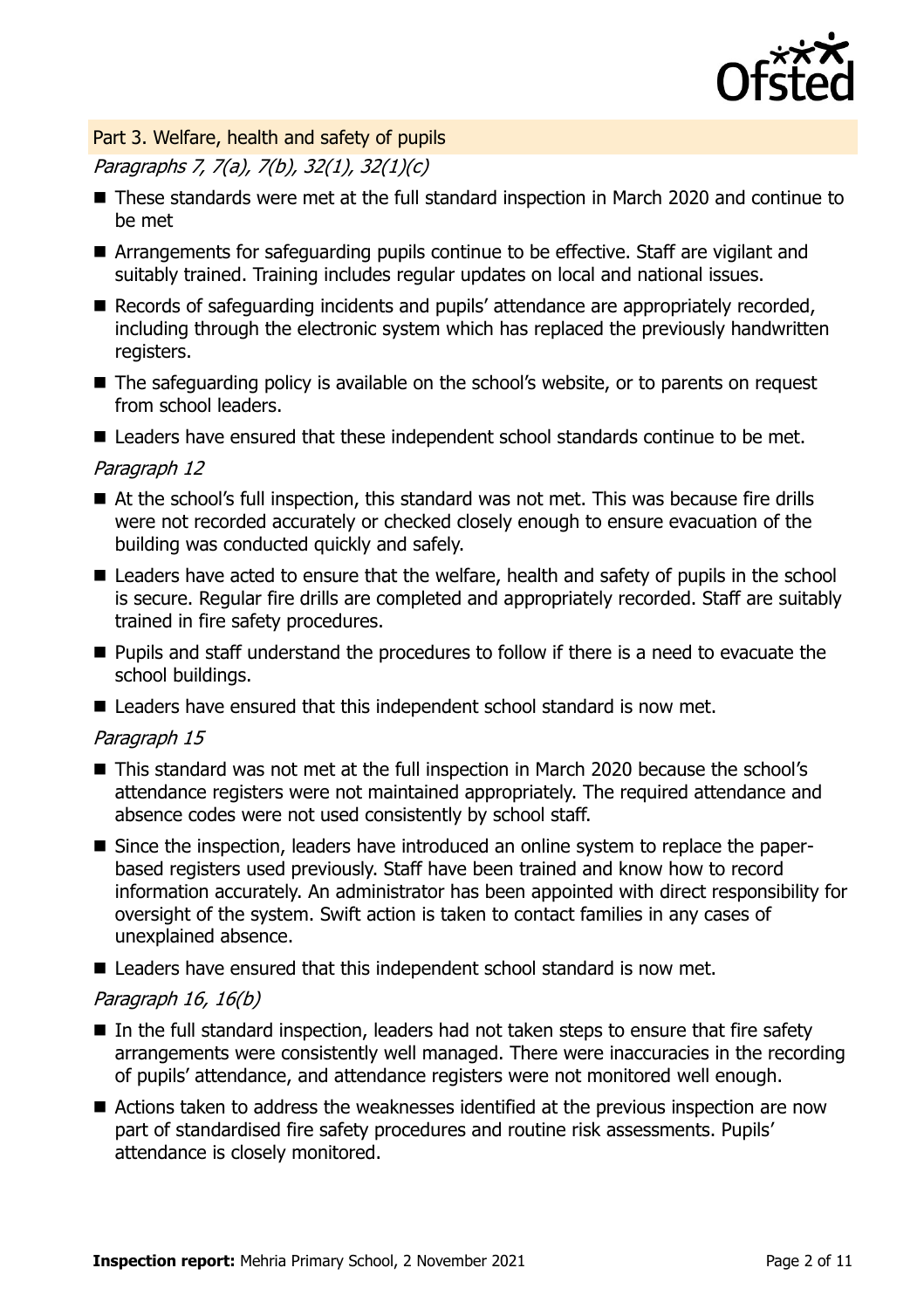

- Leaders have acted to address the risks associated with pupils' safety in the event of a fire and inconsistencies in the recording of pupils' attendance.
- Leaders have ensured that this independent school standard is now met.

#### Part 4. Suitability of staff, supply staff, and proprietors

Paragraphs 18(1), 18(2), 18(2)(a), 18(2)(b), 18(2)(c), 18(2)(c)(i), 18(2)(c)(ii), 18(2)(c)(iii), 18(2)(c)(iv), 18(2)(d), 18(2)(e), 18(3), 19(2), 19(2)(a), 19(2)(a)(i), 19(2)(a)(i)(aa), 19(2)(a)(i)(bb), 19(2)(a)(i)(cc), 19(2)(a)(i)(dd), 19(2)(a)(ii), 19(2)(b), 19(2)(c), 19(2)(d), 19(2)(d)(i), 19(2)(d)(ii),20(6), 20(6)(a), 20(6)(a)(i), 20(6)(a)(ii), 20(6)(b), 20(6)(b)(i), 20(6)(b)(ii), 20(6)(b)(iii), 21(1), 21(2), 21(3), 21(3)(a), 21(3)(a)(i), 21(3)(a)(ii), 21(3)(a)(iii), 21(3)(a)(iv), 21(3)(a)(v), 21(3)(a)(vi), 21(3)(a)(vii), 21(3)(a)(viii), 21(3)(b), 21(4), 21(5), 21(5)(a), 21(5)(a)(i), 21(5)(a)(ii), 21(5)(b), 21(5)(c), 21(6), 21(7), 21(7)(a), 21(7)(b)

- At the school's standard inspection in March 2020, these independent school standards were met. The necessary pre-employment checks on staff were made, and the required records were completed.
- The information recorded in the single central record of pre-employment checks currently is accurate and meets statutory requirements. The deputy headteacher checks that all the required checks continue to be made, including for new teachers and the recently appointed chair of governors.
- All the required checks on the suitability of new staff are carried out according to their roles in the school. Staff's training is up to date, including safer recruitment training for leaders with responsibilities for interviewing candidates for vacant posts.
- The school does not use supply staff. Leaders are aware of the procedures to follow should they decide to do so.
- Leaders have ensured that these independent school standards continue to be met.

#### Part 8. Quality of leadership in and management of schools

### Paragraph 34(1), 34(1)(a), 34(1)(b), 34(1)(c)

- This standard was not met at the March 2020 inspection because leaders had not ensured that all the independent school standards were met, including those relating to the quality of education. The proprietors, leaders and governors did not have a precise enough understanding of the independent school standards to help them to do this. Leaders' monitoring of the school's work was underdeveloped. This limited leaders', including the proprietors and governors, work to improve the provision.
- Since the standard inspection, the weaknesses previously identified in the curriculum remain. While there have been some improvements in mathematics and English, and further training is underway, staff do not yet have the subject-specific knowledge they need to improve the quality of education consistently. Consequently, pupils do not achieve as well as they should.
- The recently appointed chair of governors is still establishing a secure understanding of the independent school standards. Leaders', including the proprietors and governors, monitoring of the school's work and planning for further improvement remains underdeveloped.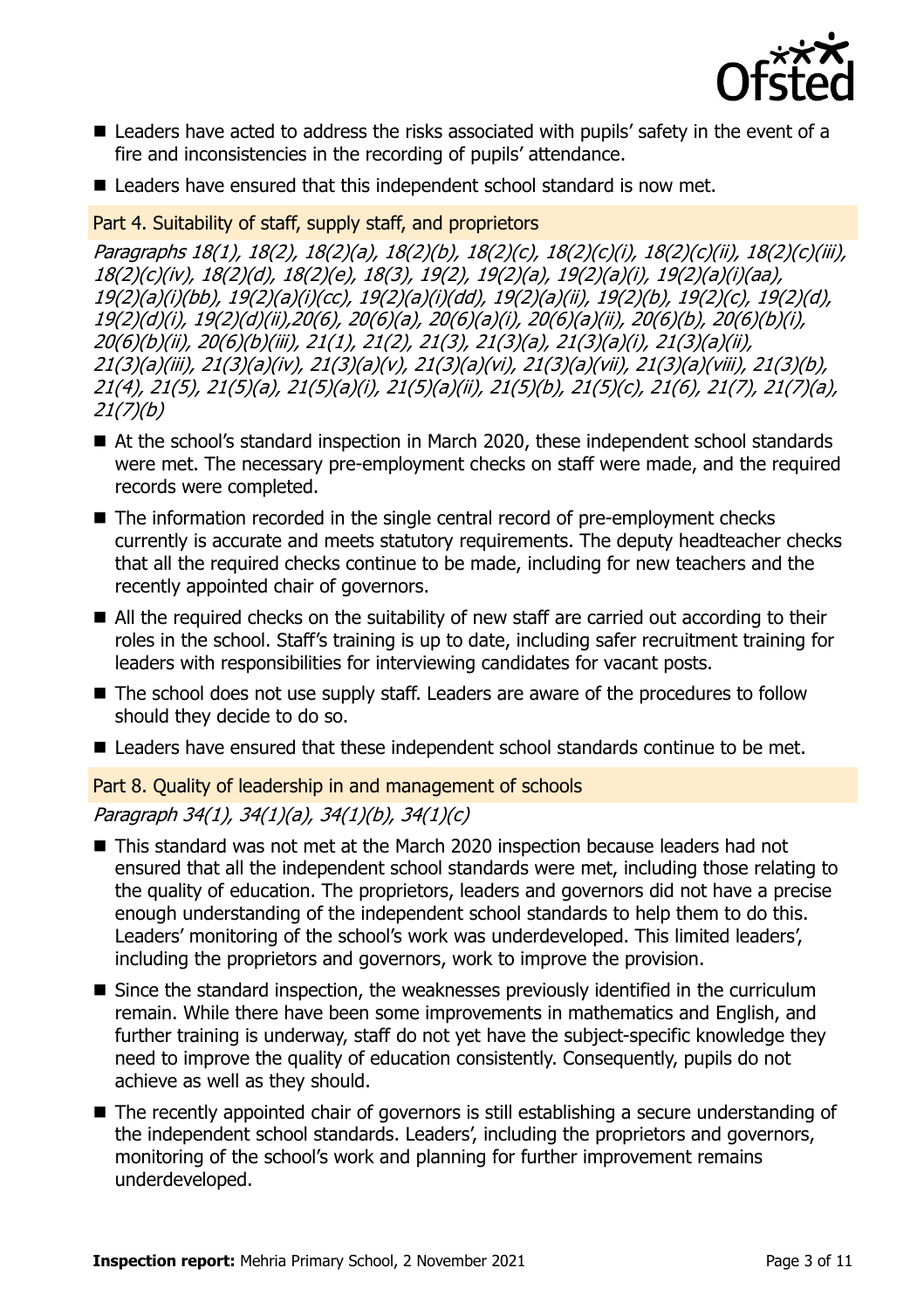

- While this overall standard remains un-met, leaders have ensured that the requirement at 34(1)(c) is now met. Pupils' safety and well-being is a high priority. Staff's training, and the school's safeguarding policy, have been updated in line with the required changes for September 2021. The policy is available on the school's website. Attendance registers are appropriately maintained. Fire safety procedures have been strengthened further.
- This previously un-met independent school standard remains un-met.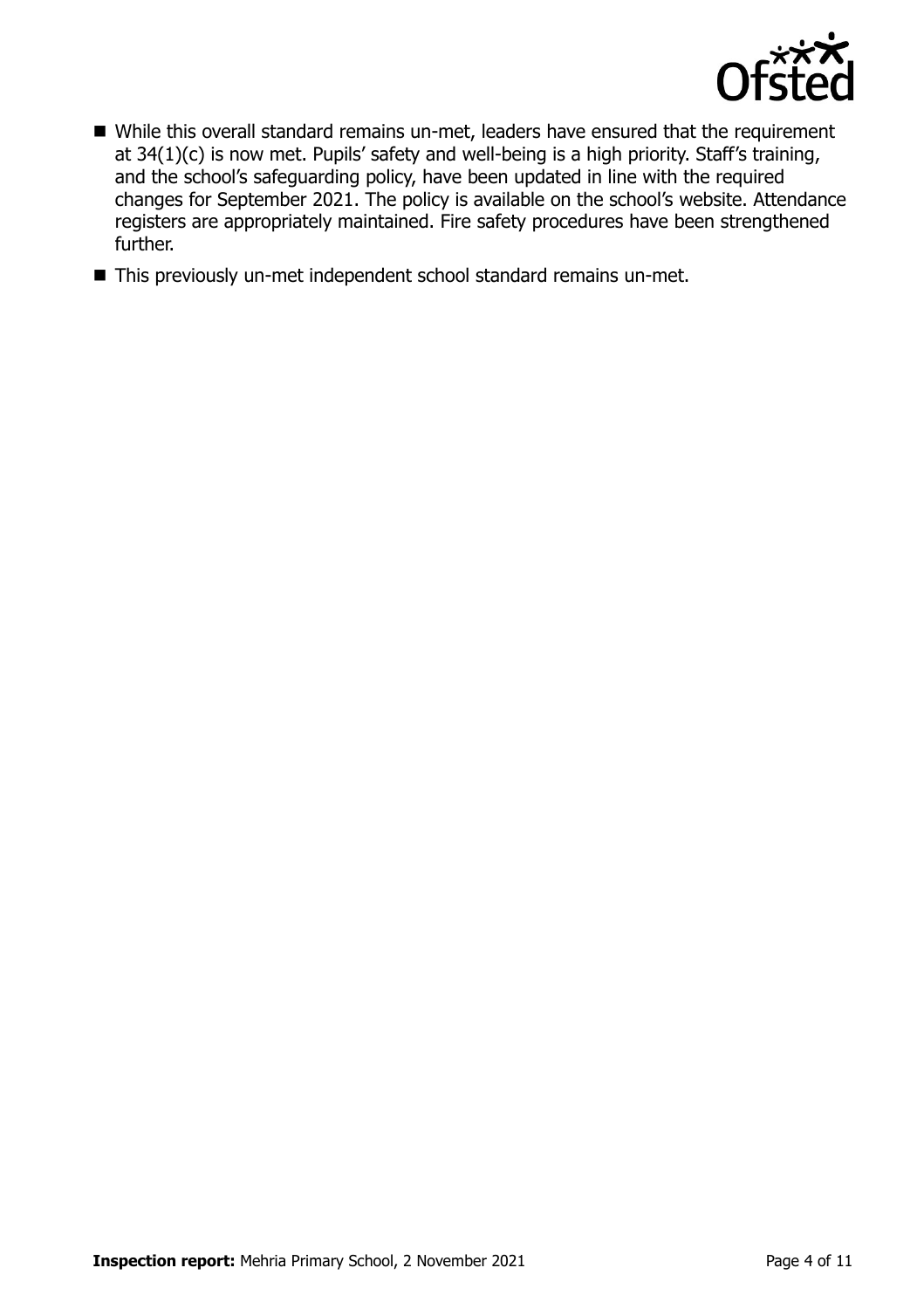

## **Compliance with regulatory requirements**

The school does not meet the requirements of the schedule to the Education (Independent School Standards) Regulations 2014 ('the independent school standards') and associated requirements that were checked during this inspection. This included the standards and requirements that the school was judged to not comply with at the previous inspection. Not all of the standards and associated requirements were checked during this inspection.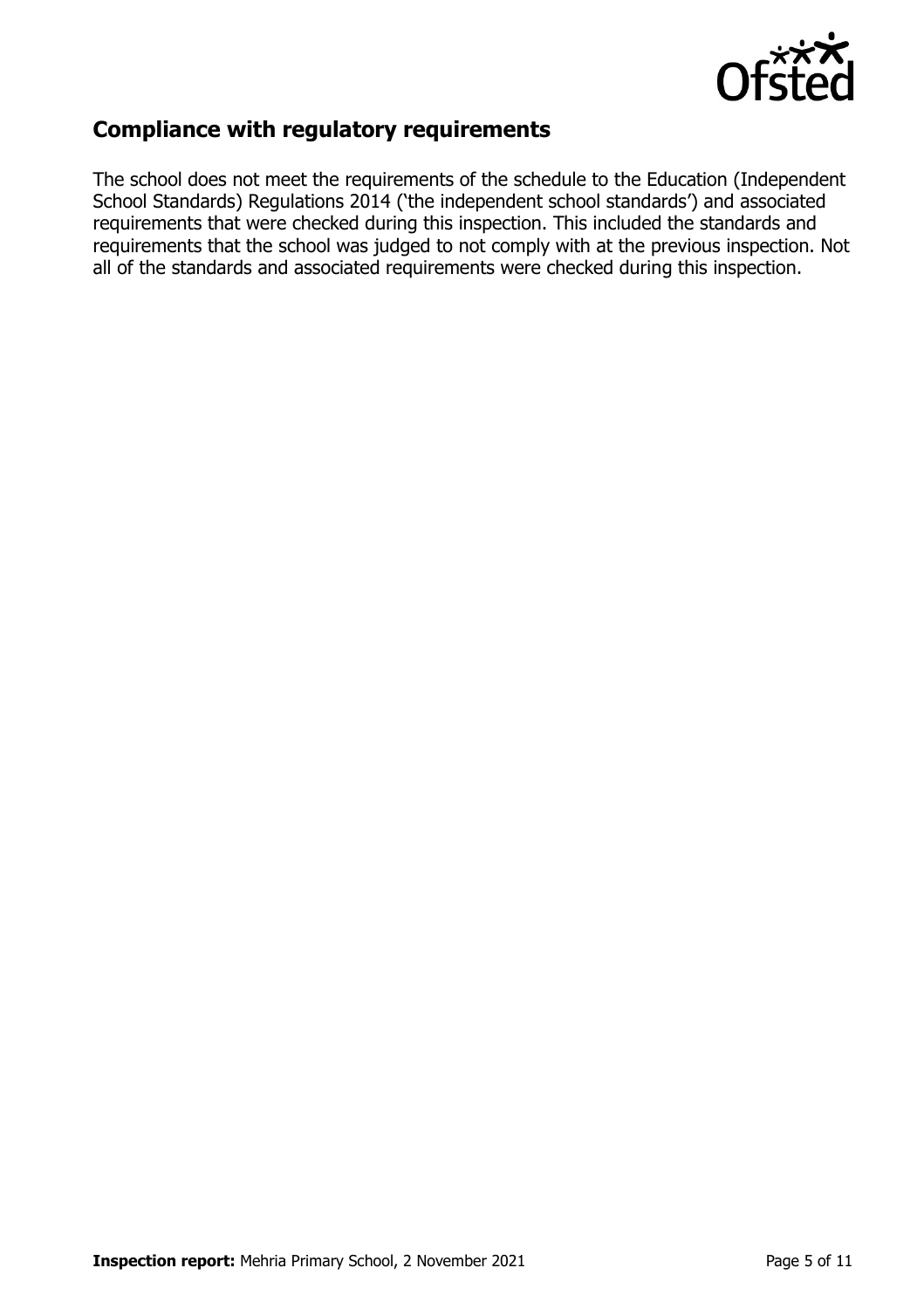

## **School details**

| Unique reference number  | 134289   |
|--------------------------|----------|
| DfE registration number  | 821/6010 |
| <b>Inspection number</b> | 10210614 |

This inspection was carried out under section 109(1) and (2) of the Education and Skills Act 2008, the purpose of which is to advise the Secretary of State for Education about the school's suitability for continued registration as an independent school.

| Type of school                       | Day primary school with a religious ethos |
|--------------------------------------|-------------------------------------------|
| School status                        | Independent school                        |
| Age range of pupils                  | 5 to 11                                   |
| Gender of pupils                     | Mixed                                     |
| Number of pupils on the school roll  | 92                                        |
| Proprietor                           | Mahboob Khan and Abdul Qazi               |
| <b>Headteacher</b>                   | Zia Qazi                                  |
| Annual fees (day pupils)             | £1,800                                    |
| Telephone number                     | 01582 484617                              |
| Website                              | www.mehriaschool.org                      |
| <b>Email address</b>                 | info@mehriaschool.org                     |
| Date of previous standard inspection | 3 to 6 March 2020                         |

### **Information about this school**

- Mehria School is registered with the Department for Education (DfE) as a school with a Muslim ethos, for boys and girls. The school admits pupils of any or no faith. It opened in 2006. In October 2019, the DfE agreed to increase the maximum number of pupils on roll at any time from 90 to 110 pupils.
- There are five classes. Year 1, Year 2, Year 3 and Year 4 are taught in separate classes. There is one combined Year 5 and 6 class.
- The school is in a residential neighbourhood of Luton. A mosque and a funeral service are located within the school's grounds. Classrooms are in separate buildings from the mosque and the funeral service.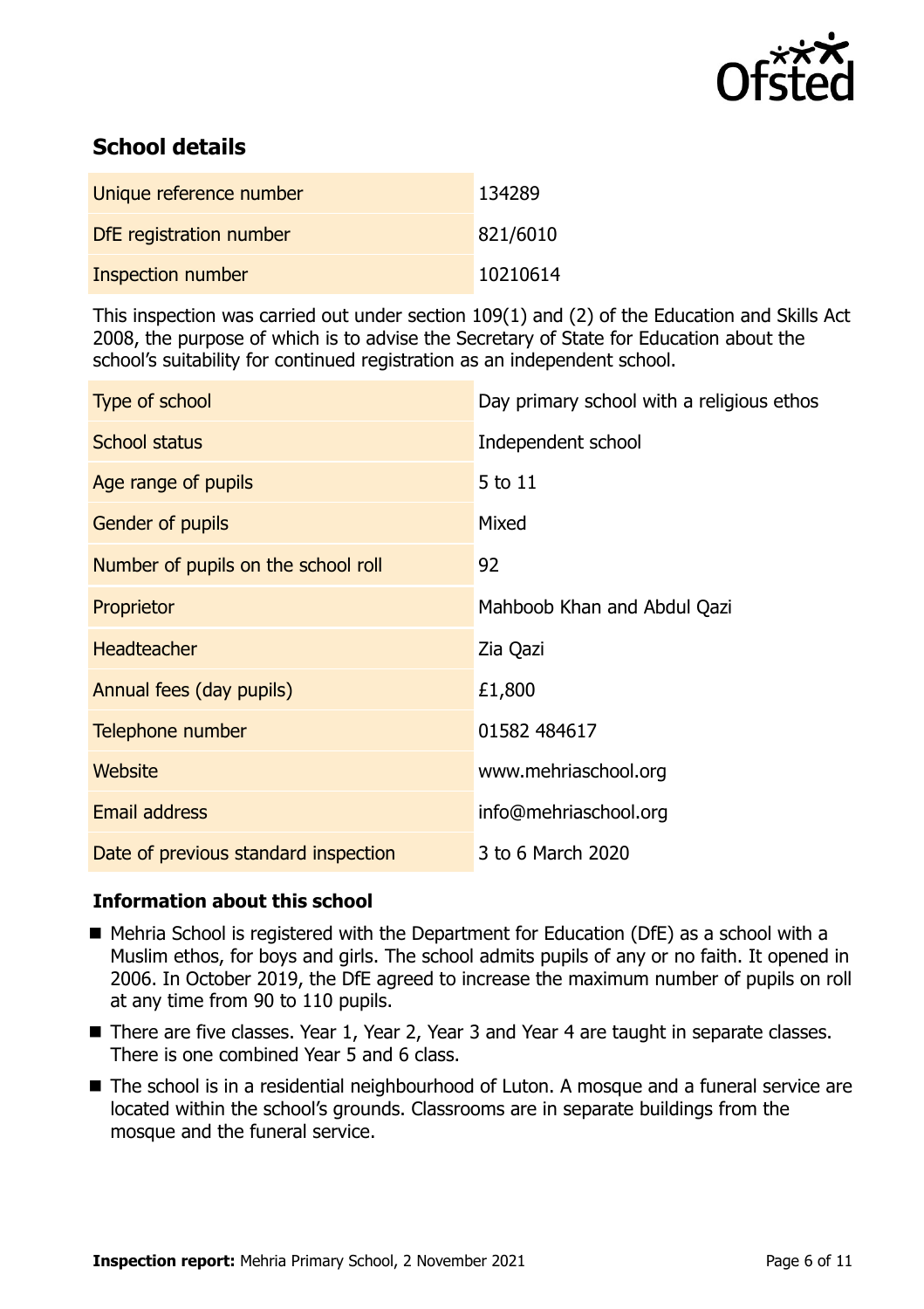

- Wonderland Nursery (URN EY438249) operates in a separate part of the school building. The nursery provides day care for children up to five years old. This is inspected and reported on separately.
- No pupils have an education, health and care plan.
- All pupils speak English as an additional language, and all are bilingual.
- The school aims to 'produce hardworking, well-mannered and well-informed young Muslims who are able, through their knowledge, skills and good character to benefit from the opportunities that Allah provides and to go on to be a positive force in society'.
- Since September 2020, two new teachers have joined the school.
- $\blacksquare$  The school does not use any alternative provision.
- The school does not use supply staff.
- To date, Ofsted has conducted a pre-registration visit, 10 inspections and has evaluated five action plans. The details of these are:
	- 30 May 2006, a pre-registration visit was carried out and registration was not recommended
	- 28 March 2007, a standard inspection when the overall effectiveness of the school was judged to be good
	- 9 December 2009, a standard inspection when the overall effectiveness of the school was judged to be good
	- 5 December 2012, a standard inspection when the overall effectiveness was judged to be outstanding
	- 26 January 2016, a standard inspection where the overall effectiveness was judged to be inadequate, with several un-met standards about the suitable recruitment of staff
	- 30 June 2016, an evaluation of an action plan which was judged to require improvement
	- 19 October 2016, a monitoring inspection when independent school standards were not met
	- 23 February 2017, an evaluation of an action plan which was judged as not acceptable
	- 15 May 2017, a monitoring inspection when independent school standards were met
	- 20 February 2018, a standard inspection where the overall effectiveness of the school was judged as requires improvement and independent school standards were not met
	- 27 July 2018, an evaluation of an action plan which was judged as not acceptable
	- 7 February 2019, a monitoring inspection when independent school standards were not met
	- 29 May 2019, an evaluation of an action plan which was judged as not acceptable
	- 10 July 2019, a monitoring inspection when independent school standards were met
	- 20 March 2020, a standard inspection where the overall effectiveness of the school was judged as requires improvement and independent school standards were not met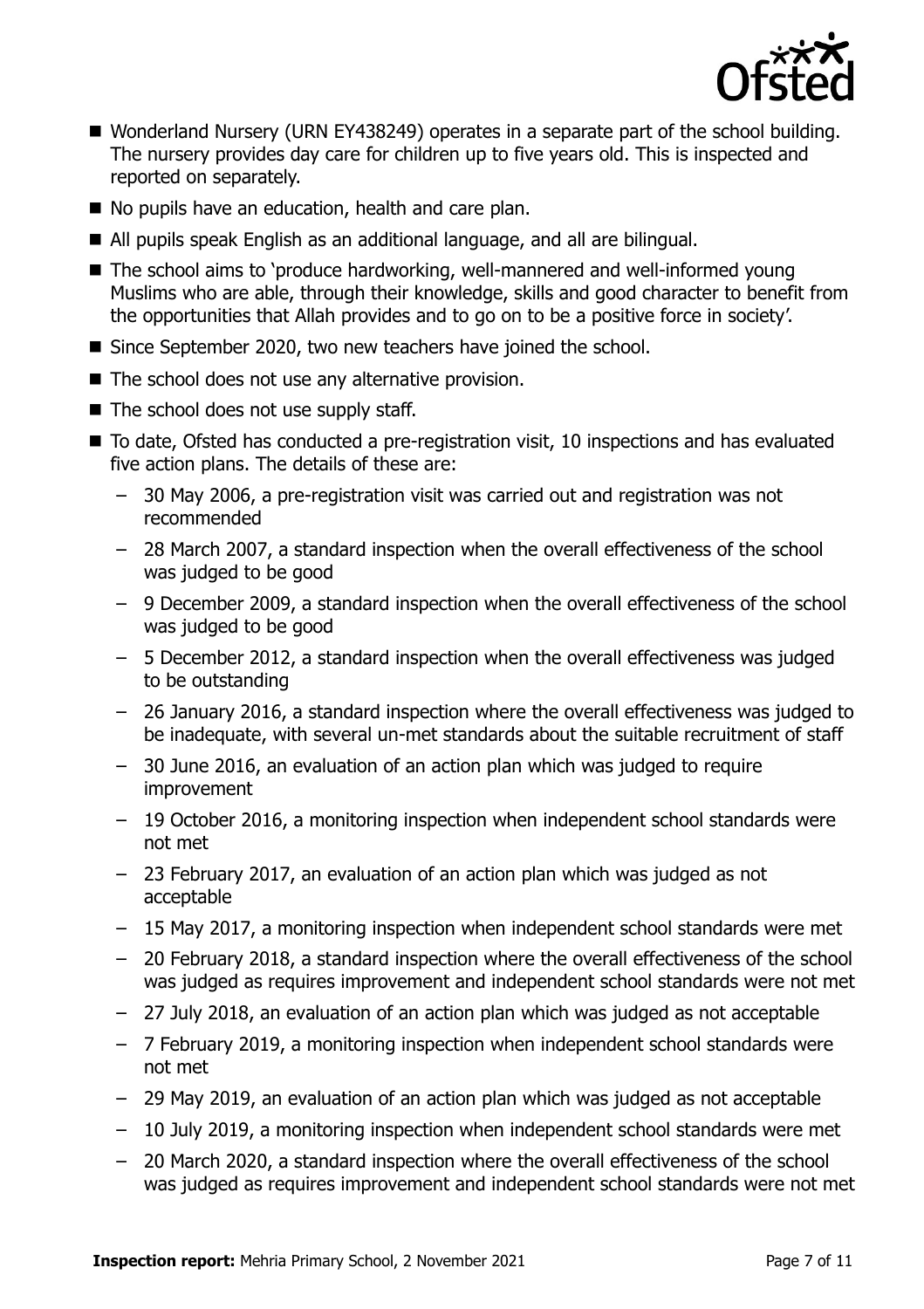

– 30 November 2020, an evaluation of an action plan which was judged as not acceptable.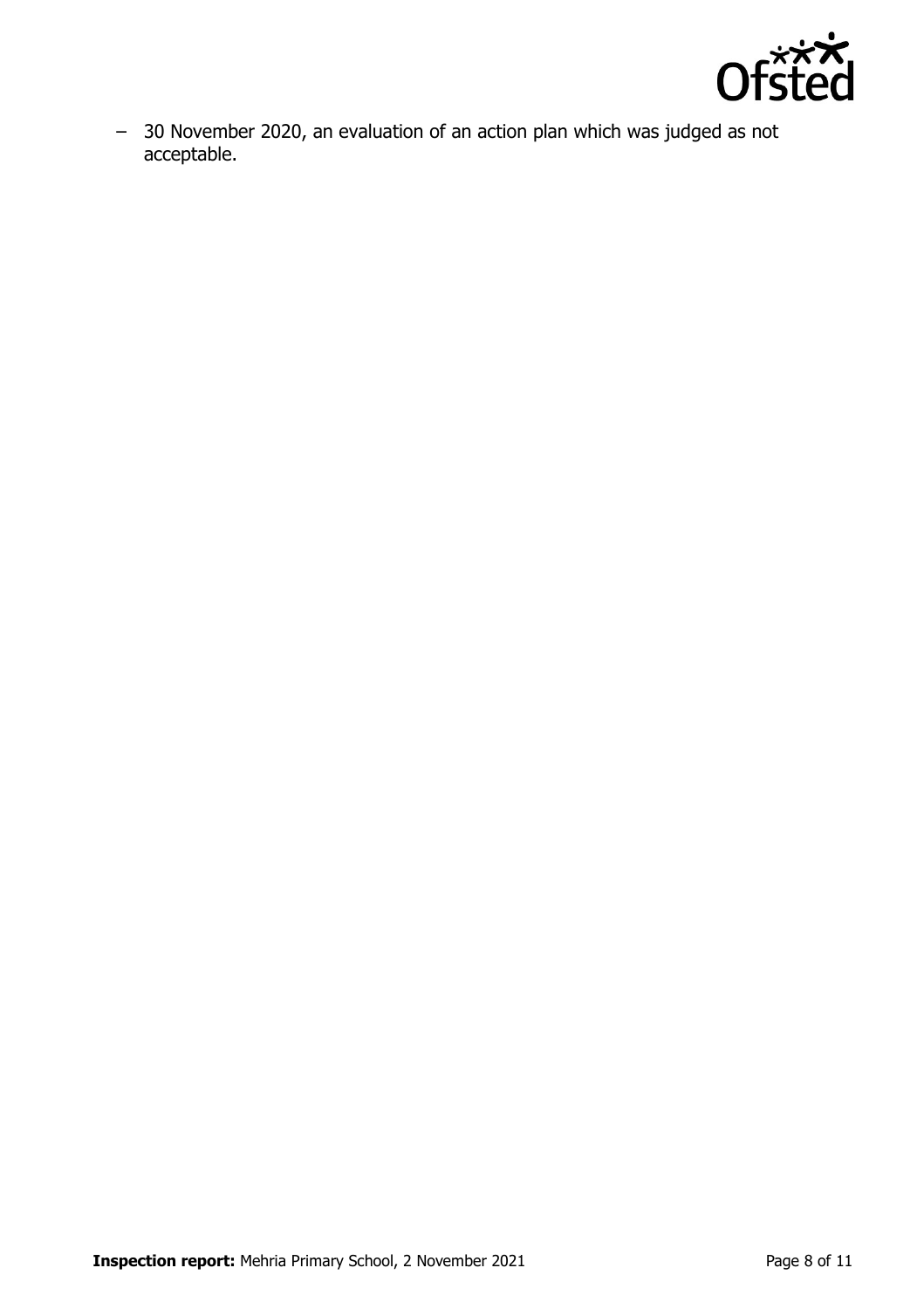

## **Information about this inspection**

- This inspection was carried out at the request of the registration authority for independent schools. The purpose of the inspection was to monitor the progress the school has made in meeting the independent school standards and other requirements that it was judged to not comply with at its previous inspection.
- This was the first routine inspection the school received since the COVID-19 pandemic began. Inspectors discussed the impact of the pandemic with school leaders and have taken that into account in their evaluation.
- The school inspection was aligned with the early years inspection of Wonderland Nursery (URN EY438249), which operates in a separate part of the school building. The nursery provides day care for children up to five years old. This provision is inspected and reported on separately.
- The inspector met with school leaders, including the recently appointed chair of governors, and spoke with other school staff in meetings, as well as informally around the school.
- The inspector visited lessons jointly with the headteacher. She met with a group of pupils and spoke with others in lessons and at playtime.
- The school's single central record of pre-employment checks on staff was considered, alongside school policies, including those linked to child protection and health and safety. The associated records were also checked.
- The inspector looked at pupils' books and spoke with them about their work. A range of documentation, including curriculum plans and other associated documentation, was reviewed.
- $\blacksquare$  The proprietors were not available to speak with the inspector at the time of the inspection.

#### **Inspection team**

Christine Dick, lead inspector **Her Majesty's Inspector**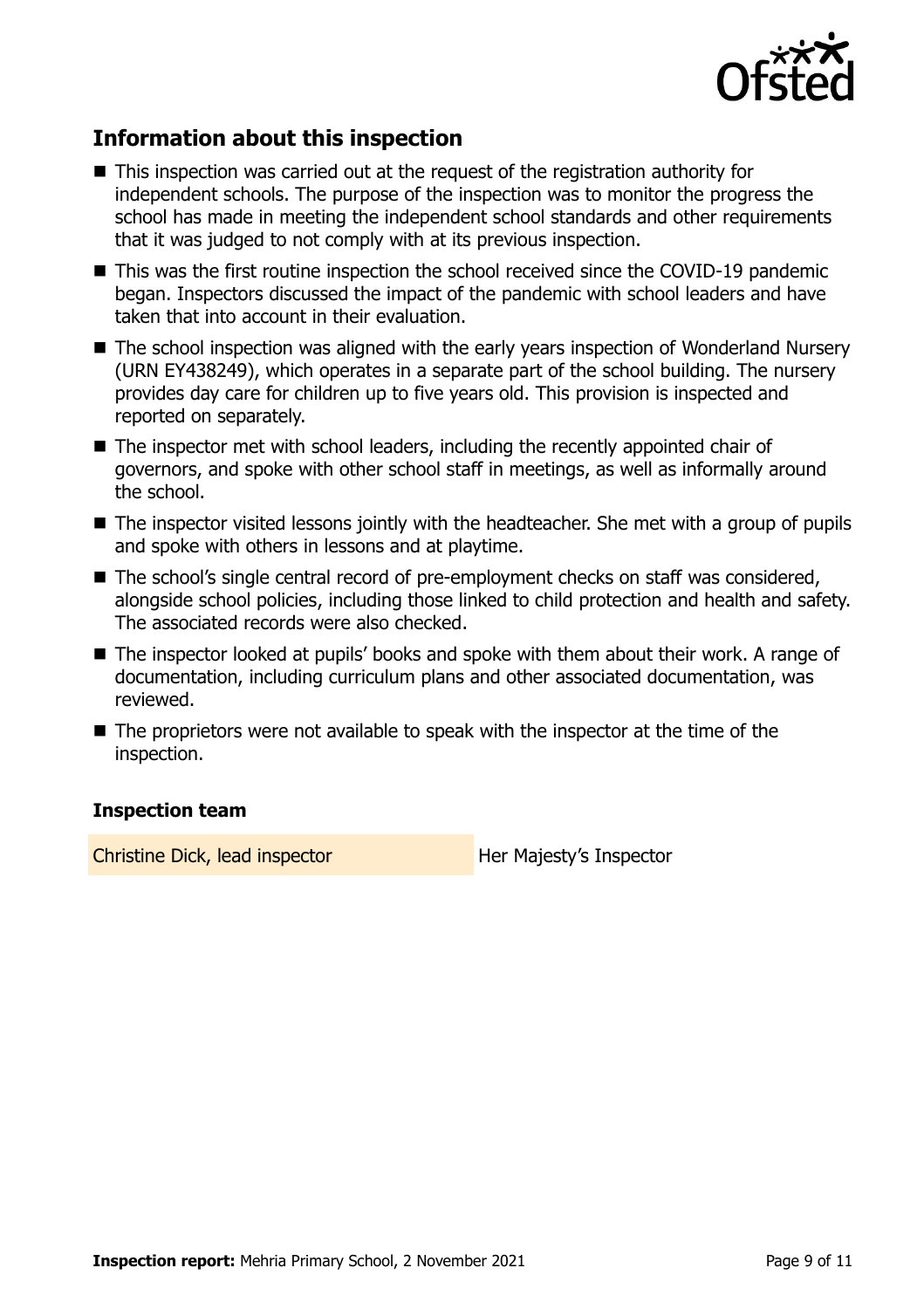

## **Annex. Compliance with regulatory requirements**

#### **The school does not meet the following independent school standards**

Standards that were not met at the previous inspection and remain un-met at this inspection

#### **Part 1. Quality of education provided**

- 3 The standard in this paragraph is met if the proprietor ensures that the teaching at the school-
- 3(a) enables pupils to acquire new knowledge and make good progress according to their ability so that they increase their understanding and develop their skills in the subjects taught;
- 3(c) involves well planned lessons and effective teaching methods, activities and management of class time;
- 3(d) shows a good understanding of the aptitudes, needs and prior attainments of the pupils, and ensures that these are taken into account in the planning of lessons;
- 3(e) demonstrates good knowledge and understanding of the subject matter being taught;
- 3(f) utilises effectively classroom resources of a good quality, quantity and range.

#### **Part 8. Quality of leadership in and management of schools**

- $\blacksquare$  34(1) The standard about the quality of leadership and management is met if the proprietor ensures that persons with leadership and management responsibilities at the school-
- 34(1)(a) demonstrate good skills and knowledge appropriate to their role so that the independent school standards are met consistently;
- 34(1)(b) fulfil their responsibilities effectively so that the independent school standards are met consistently.

#### **The school now meets the following independent school standards**

#### **Part 8. Quality of leadership in and management of schools**

- $\blacksquare$  34(1) The standard about the quality of leadership and management is met if the proprietor ensures that persons with leadership and management responsibilities at the school-
- 34(1)(c) actively promote the well-being of pupils.